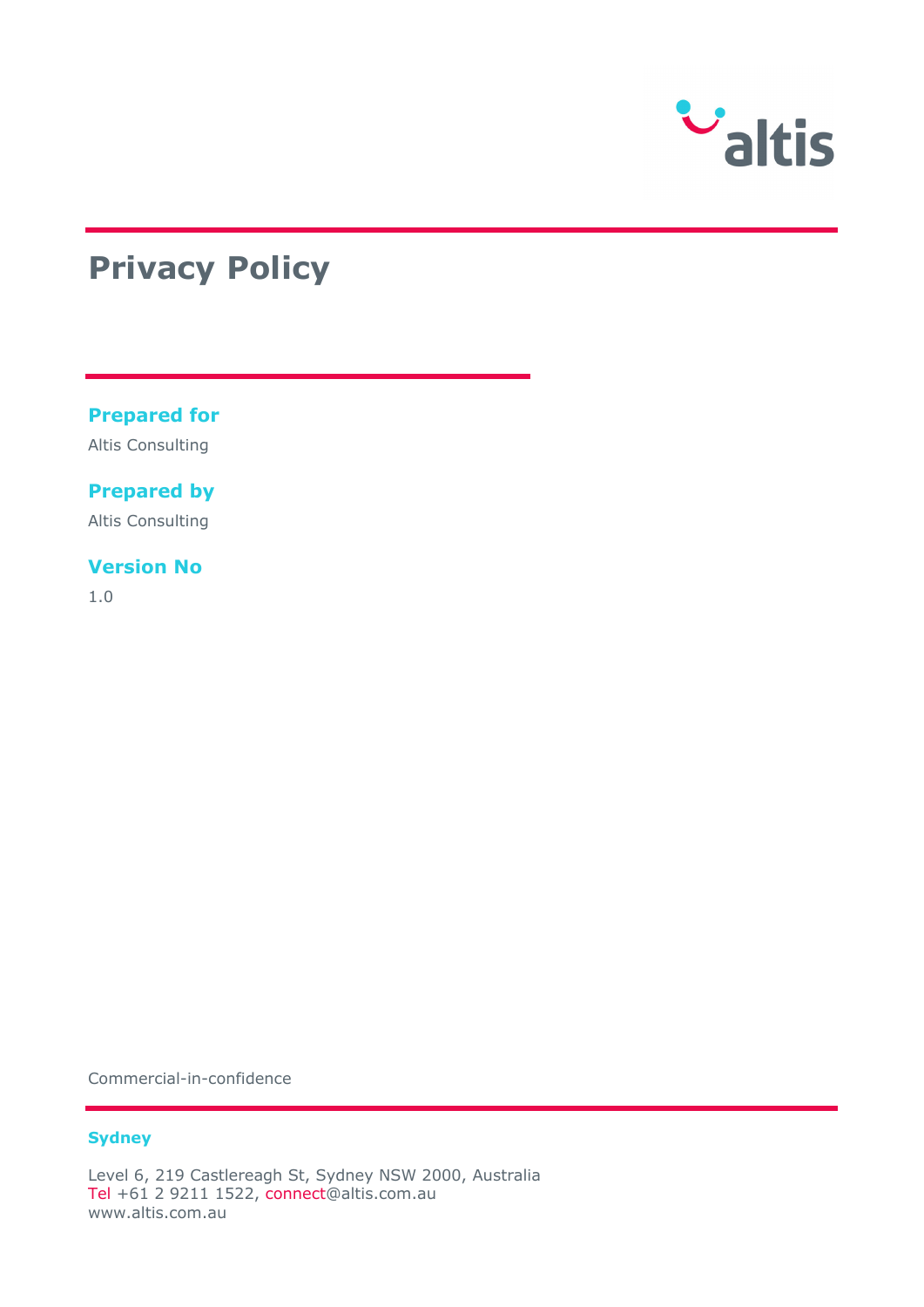

# **Contents**

| 1                       | <b>Links to other websites</b>        | 3                       |
|-------------------------|---------------------------------------|-------------------------|
| $\overline{\mathbf{2}}$ | <b>Information gathering</b>          | 3                       |
| 3                       | <b>Cookies and web tracking tools</b> | 3                       |
| 4                       | <b>Server logs</b>                    | $\overline{\mathbf{4}}$ |
| 5                       | <b>Emails from you to us</b>          | $\overline{\mathbf{4}}$ |
| 6                       | <b>Subscription</b>                   | $\overline{\mathbf{4}}$ |
| $\overline{z}$          | <b>Payments</b>                       | $\overline{\mathbf{4}}$ |
| 8                       | <b>Disclosure of information</b>      | $\overline{\mathbf{4}}$ |
| 9                       | <b>Your rights</b>                    | 5                       |
| 10                      | <b>Customer Service</b>               | 5                       |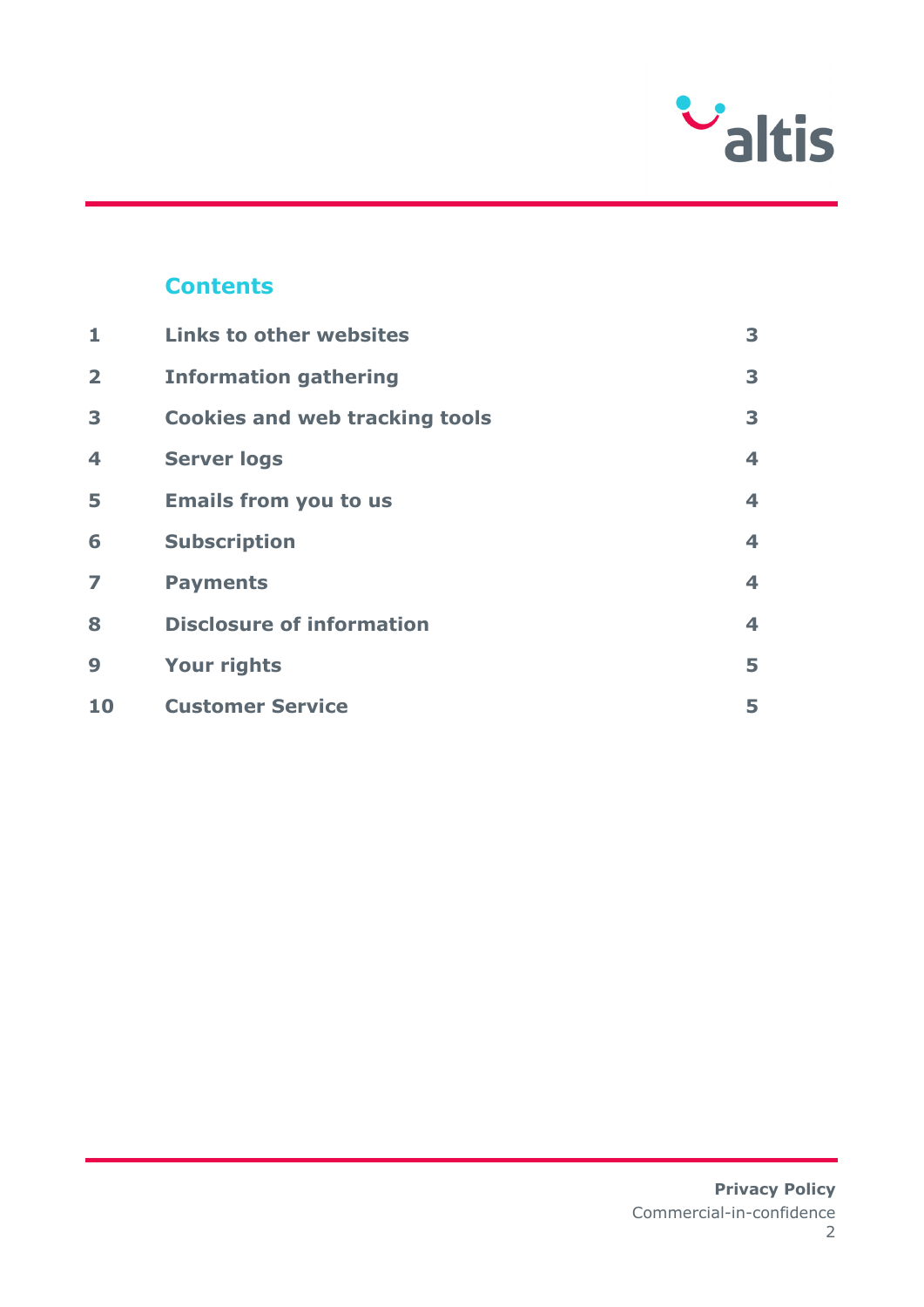

Wherever possible, Altis Consulting Pty Ltd (Altis) determines how it collects, holds, uses and discloses personal information in accordance with the Australian Privacy Principles contained in the Privacy Act 1998. If you are an individual in the European Economic Area (EEA), we collect and process information about you only where we have legal bases for doing so under applicable EU laws. You can read our EEA privacy policy here.

Your privacy matters to us. This privacy statement sets out the basis on which we may use and process the information that you freely provide to us and consent for us to use. By using this website, you agree to this privacy statement. If you do not agree with this privacy statement, please do not use our website. We may change or modify this privacy statement at any time and without notice. Please check this page periodically to access our most up to date privacy statement.

## **1 Links to other websites**

Our website may, from time to time, contain links to other websites. If you follow a link to any of these websites, please note that we do not log visitors' clicks from our website to them. Also, these websites have their own privacy statement, terms and conditions and we do not accept any responsibility or liability for these websites or the information you provide to them.

# **2 Information gathering**

We only collect information where you make it available to us, you may do this by allowing us to place cookies on your browser or hard drive, by accessing server logs or when you contact us through the information available on our website.Approach to limiting the risk of modern slavery practices

Altis Consulting will work proactively to reduce modern slavery within our supply chains and operations and we expect all organisations we engage with to do the same.

# **3 Cookies and web tracking tools**

Our website uses cookies to understand how you use our website so that we can enhance your experience. A cookie is a small text file of letters and numbers that we store on your browser or the hard drive of your computer, if you agree. Cookies contain information that is transferred to your computer's hard drive. We do not receive any personally identifiable information about you from the cookies that we use. We use analytical/performance cookies which allow us to recognise and count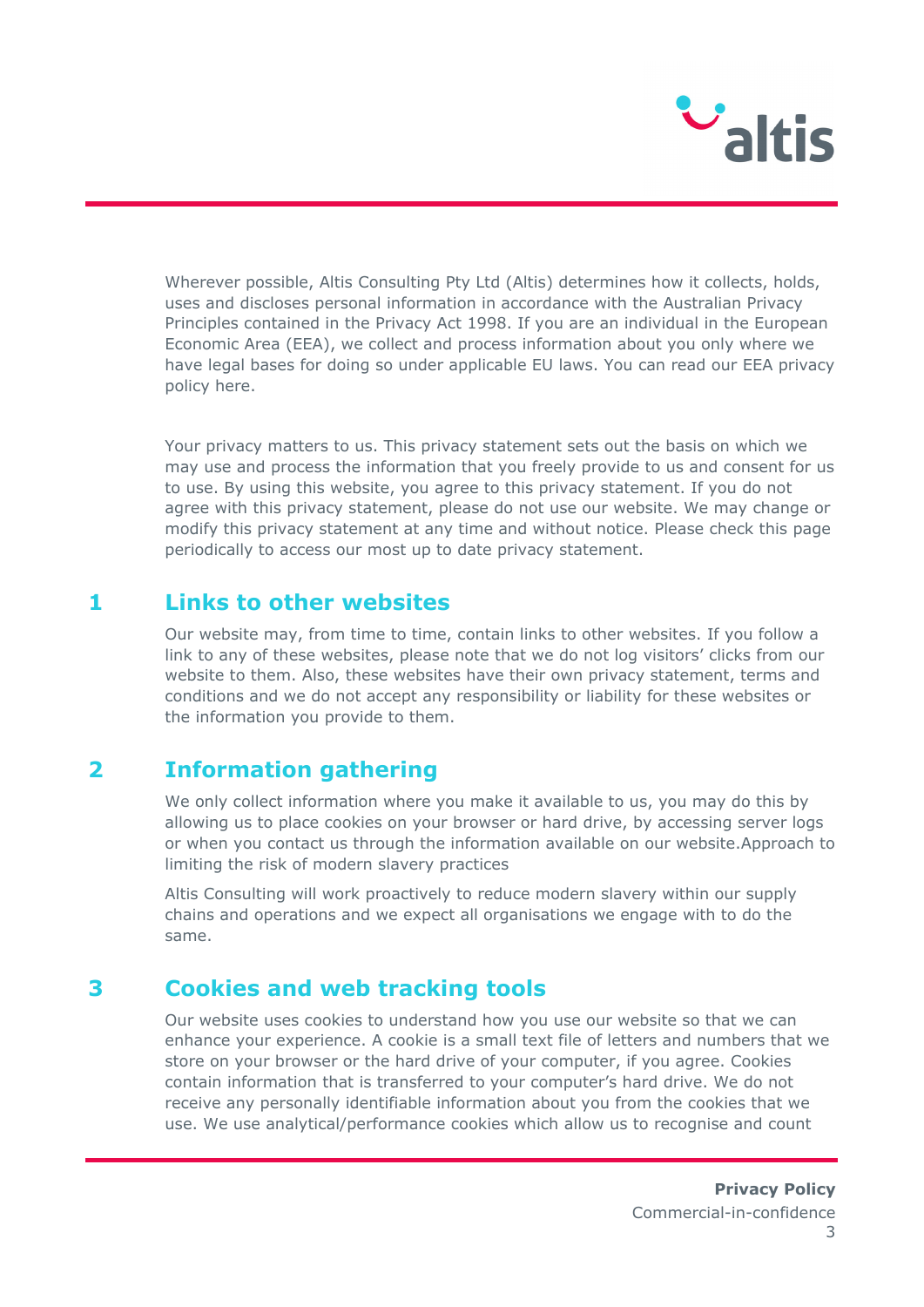

the number of visitors and to see how visitors move around our website when they are using it. This helps us to improve the way our website works, for example, by ensuring that users are finding what they are looking for easily. Most browsers automatically accept cookies from websites. If you go into your browser settings you can choose to refuse all or some cookies. However, if you set your browser settings to block all cookies you may not be able to access some or any areas of our website.

### **4 Server logs**

When you visit our website we use server logs to capture certain non-personally identifying data for statistical purposes, such as the time and date of a visit, the browser and operating system being used, the IP address or domain name of the user's ISP, and the web URL a user linked from. This information is used in the aggregate to help us plan system enhancements when necessary and to provide content which is compatible with our visitors' web browsing systems.

## **5 Emails from you to us**

When you email us through the Contact Us page on our website we may keep a record of that correspondence, your e-mail address, and/or any other data submitted by means of such a message.

# **6 Subscription**

When you subscribe to our services using the subscribe form on the website, we capture personal information including your name and email address. We use this information solely in distributing content from us which is directly related to our business and which we believe you will find of interest.

## **7 Payments**

When processing a financial transaction on our site (such as the purchase of a training course), we request your credit card details only to finalise/approve such a transaction.

We do not store credit card details nor do we share financial details with any 3rd parties.

# **8 Disclosure of information**

We hold the information you provide to us securely and in confidence. We will only disclose information to unrelated third parties without your consent if we are under a